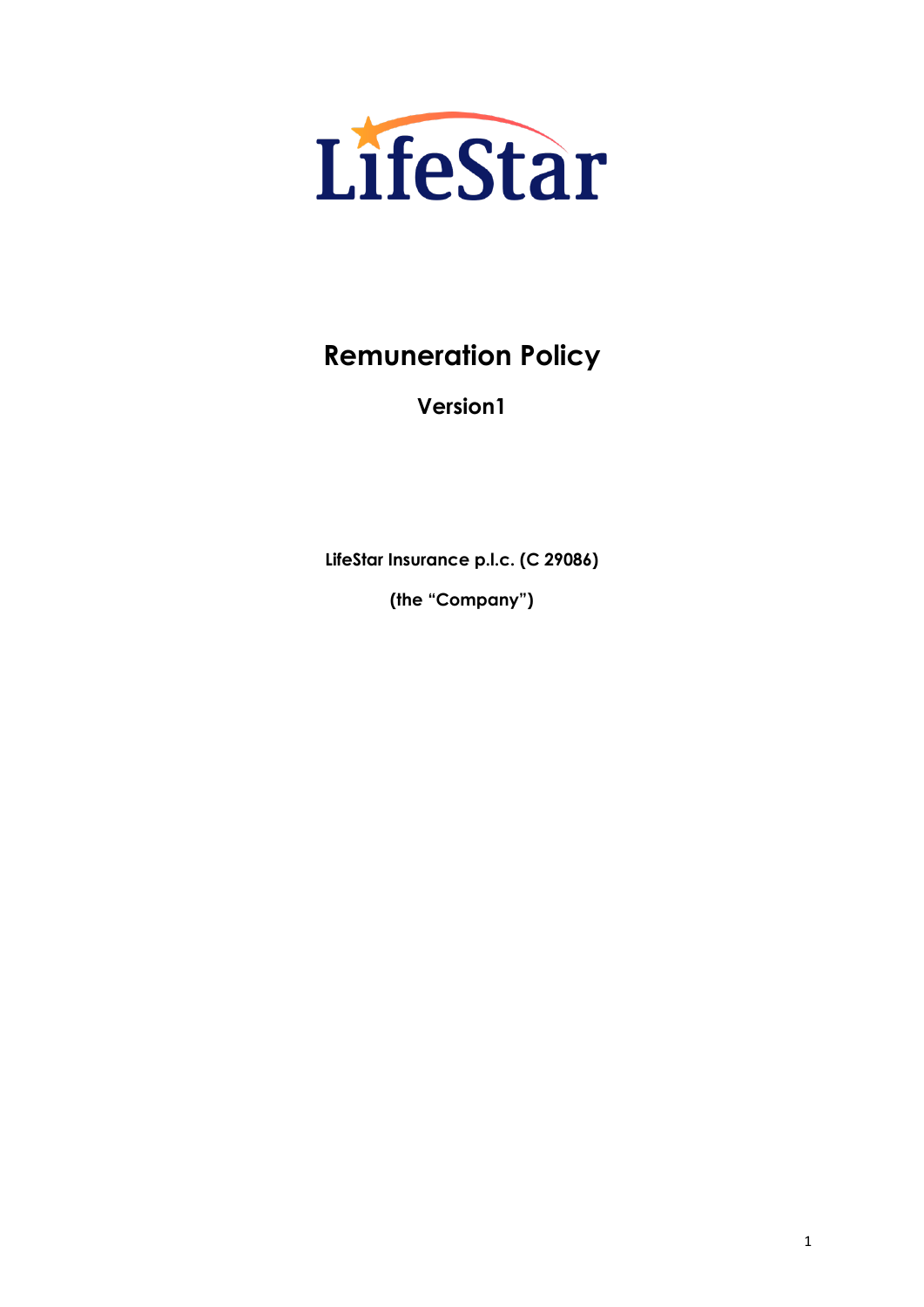## **Document History**

| Date     | <b>Version</b> | <b>Description</b>                                                     |
|----------|----------------|------------------------------------------------------------------------|
| Feb 2022 |                | First draft – LSI specific Remuneration Policy as a plc + SFDR wording |
|          |                |                                                                        |
|          |                |                                                                        |

#### **Approval and acceptance sign-off**

| <b>Date</b> | <b>Version</b> | Approved and accepted by:            |
|-------------|----------------|--------------------------------------|
| Feb 2022    |                | EXCO 24 February 2022                |
|             |                | Remuneration Committee 08 April 2022 |
|             |                | Board of Directors 08 April 2022     |
|             |                |                                      |
|             |                |                                      |
|             |                |                                      |

| <b>Next Revision Date:</b> | To be revised by:                                |
|----------------------------|--------------------------------------------------|
| February 2023              | EXCO/Board / Compliance / Remuneration Committee |
|                            |                                                  |
|                            |                                                  |
|                            |                                                  |

**IMPORTANT NOTE: Board Policies are to be reviewed annually or whenever there are any circumstances that materially affect the company and therefore necessitate a review of the policy.**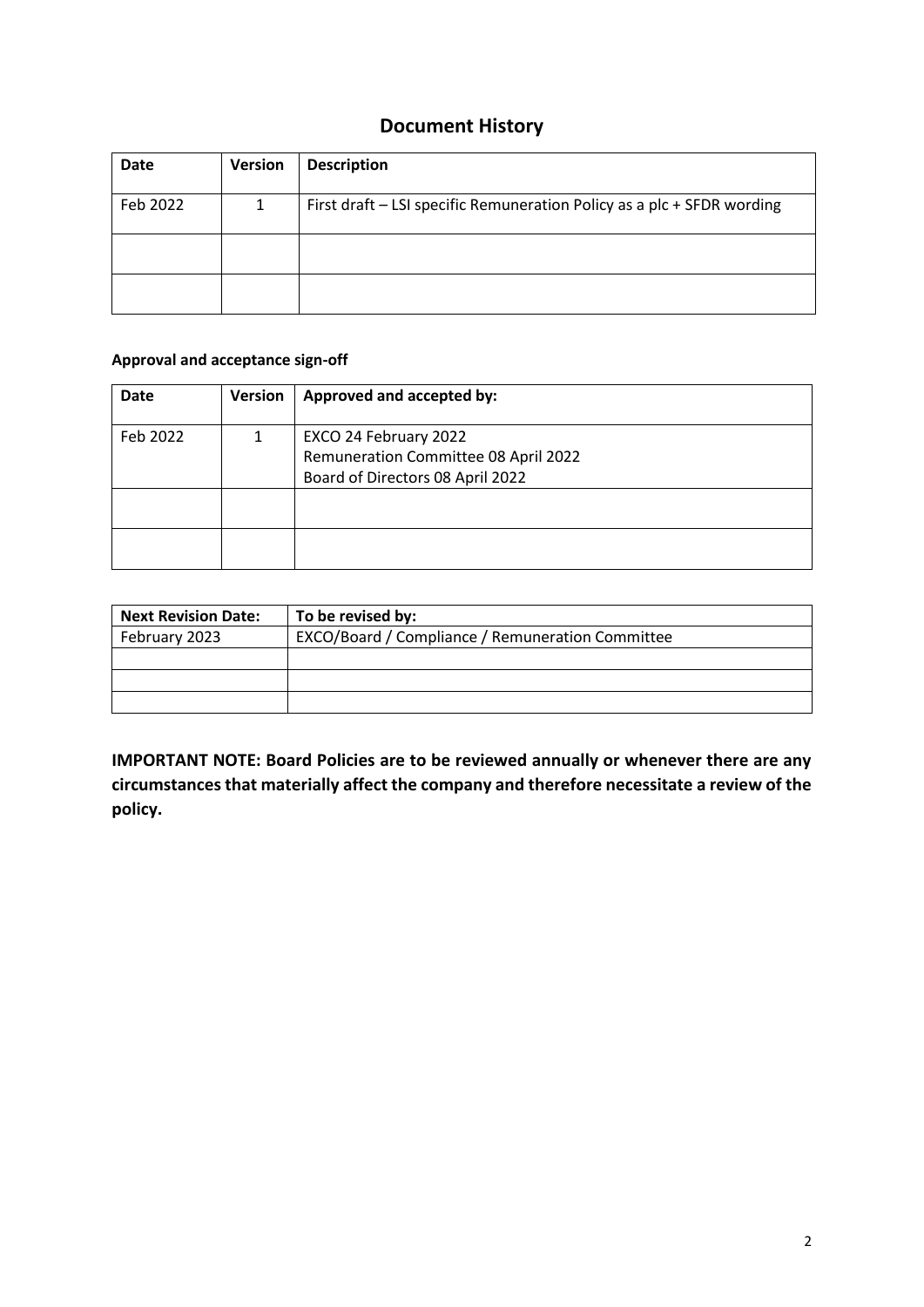#### **REMUNERATION POLICY**

#### **1. General**

Remuneration is important for the Company as it affects a number of issues and can expose the Company to a high level of risk if it is not managed appropriately.

Remuneration is the way in which the Company rewards any person or entity that renders a service to the Company. This includes directors, management, employees, intermediaries as well as any third party outsource service providers like investment managers, I.T. providers, external key function holders and other such service providers.

Remuneration should be used strategically to ensure that the Company attracts and retains the best resources to enable it to attain its strategic goals. Remuneration should incentivize all employees and outsource service providers to work towards attaining the set goals without exposing the Company to any unnecessary risk.

In cases where remuneration is directly dependent on performance, the Company is to set clear goals by way of Key Performance Indicators as to what should be achieved and by when in order for a person or service provider to qualify and attain the higher remuneration. The Company should also put into place the systems necessary to measure whether or not past performance or additional / increased responsibilities qualifies for higher remuneration.

Any remuneration system has to be set up taking risk management and compliance into perspective, and remuneration should not impinge on the Company's ability to maintain an adequate capital base.

This policy will outline:

a) the goals that are to be pursued by this policy;

b) the tasks that are to be performed in fulfilling this policy and who is responsible for them;

c) the processes and reporting procedures to be applied;

d) the obligation of the relevant organisational units to inform the risk management, internal audit, and compliance functions of facts relevant for the discharge of their duties; and

e) the manner in which remuneration at Company level is consistent with the integration of sustainability risks in accordance with Article 5 of Regulation (EU) 2019/2088 relating to sustainability-related disclosures in the financial services sector ("**SFDR**").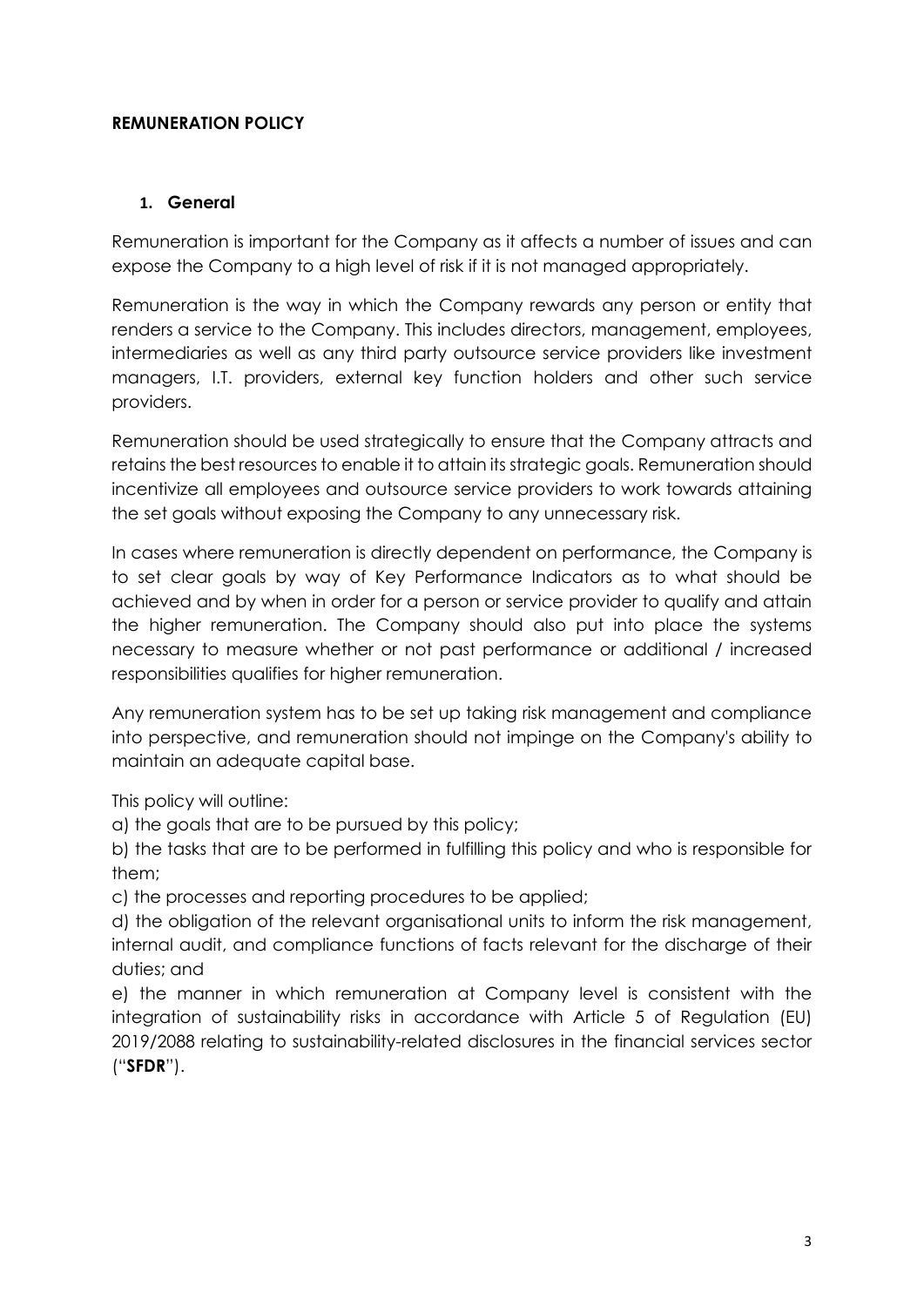# **2. The Responsibility of the Board of Directors**

The appointment of any Board Committee does not discharge the Board of Directors from its overall responsibility of any function delegated to any committee and the Board of Directors is ultimately responsible for approving, amending where necessary, and ensuring the adherence to the Remuneration Policy.

# **3. Appointment of a Remuneration and Nominations Committee**

To assist the Board in the fulfilment of its role, the Board of Directors of LifeStar Insurance plc has set up a Remuneration and Nominations Committee with its Terms of Reference in order to ensure that the Company adheres to and implements the Remuneration Policy and where necessary propose any changes in the policy to the Board of Directors.

# **4. The role of the Remuneration and Nominations Committee**

The Remuneration and Nominations Committee will be responsible for the ongoing development of the remuneration policy and its oversight and implementation, and will be responsible for putting forward to the Board of Directors any recommendations for the remuneration itself.

The Remuneration and Nominations Committee will have access to all of the information required for the role and will be able to obtain support from internal and external entities if and when required for the fulfilment of the role. The role of the Committee will include advising the Board on matters related to remuneration.

Accurate and updated detailed records are to be kept of all remuneration to all Directors, Management, Employees and any outsourced service providers and these records are to be made available to the Internal Audit, Compliance, and Risk Management functions as required by them in order to discharge their duties. All remuneration is to be reviewed on an annual basis and a report on the adequacy (or otherwise), overall performance report, and any recommendations is to be forwarded to the Board of Directors for review annually.

## **5. Remuneration Policy**

- a) The remuneration policy is to encompass the business strategy of the Company and any remuneration or incentive that is given should be conducive to the Company in attaining its strategic goals.
- b) Any remuneration should also fit within the context of the Company's risk policy and risk tolerance limits.
- c) The Company is to ensure that no conflicts of interest arise in cases where individuals are involved in advising on the remuneration policy, setting remuneration mechanisms, preparing Key Performance Indicators, and assisting or advising on the remuneration policy.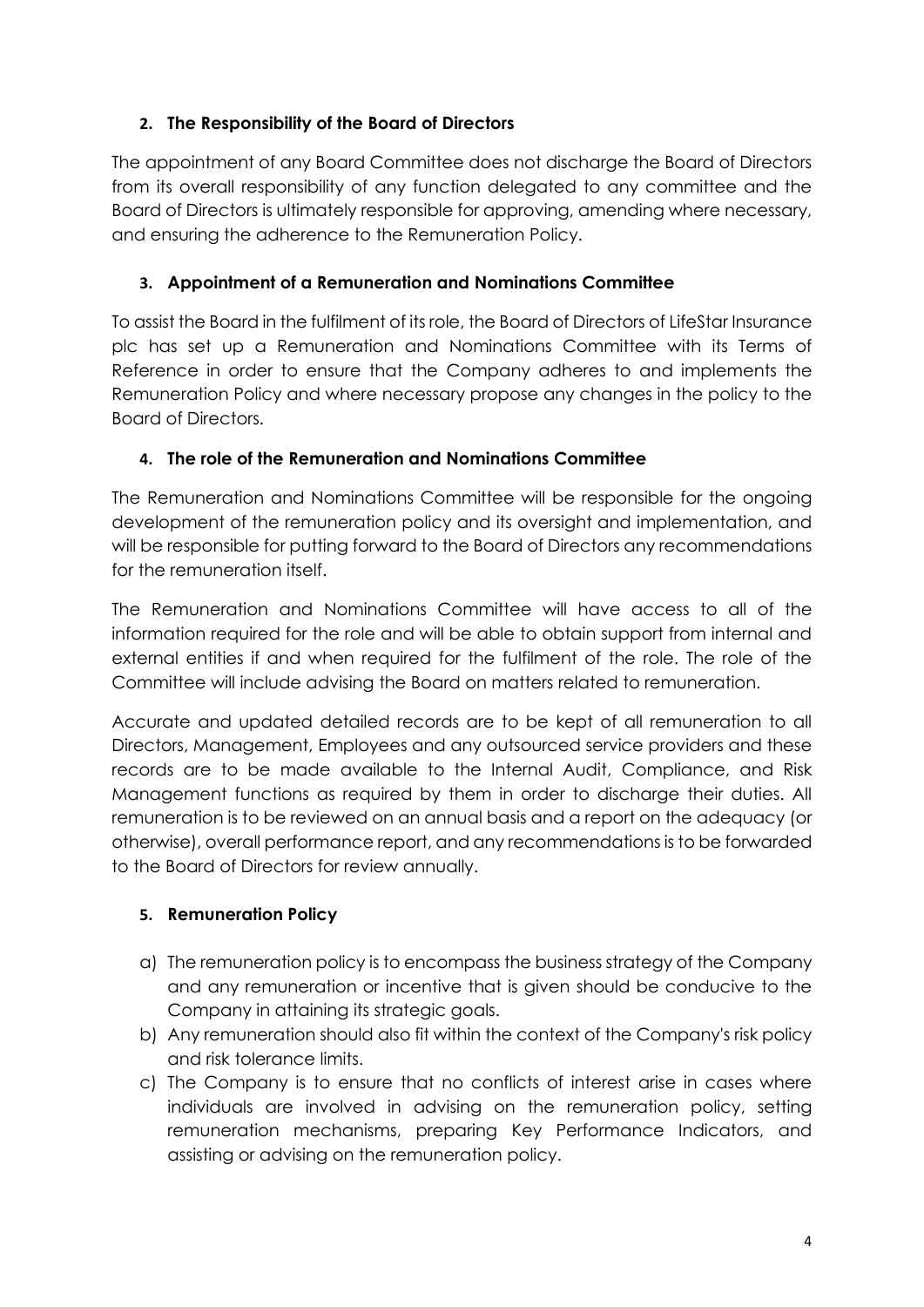- d) The Company is to ensure that all remuneration in whichever form does not have a material impact on the Company's risk profile.
- e) The Company is to ensure that all remuneration is consistent with market norms or parameters, and in proportion to the size and financial capability of the Company without any undue exposure.
- f) Remuneration is to be performance based, must incentivize initiatives, and should reward the attainment of any pre-set goals where applicable in certain posts.
- g) All remuneration is to be congruent with the nature and responsibilities of the particular post within the Company.
- h) Any remuneration given to any person or entity has to be seen within the context of the value that the Company receives in return for remuneration. On an annual basis the Remuneration and Nominations Committee will present a Remuneration Report to the Board of Directors.

## **6. Remuneration Guidelines and Procedures**

# **6.1 Chairman's Remuneration**

The Chairman of the Board will receive a fixed fee that will be determined by the Board of Directors. The fee will be set at a level that is market aligned and reflects the experience, qualifications and competencies required by the Chairman in view of the Group's size and complexity, the overall responsibilities of the role, and the time that the Chairman is expected to allocate to discharge his obligation and fulfil his duties as Chairman of the Company.

# **6.2 Directors' Remuneration**

The maximum annual aggregate emoluments, as well as any increase of any such emoluments of the directors is established pursuant to a resolution passed at a general meeting of the Company where notice of the proposed aggregate emoluments and any increase has been given in the notice convening the meeting.

The members of the Board of Directors will receive a fixed fee per annum for their board membership and for each of the Board committees they may be appointed on. The fixed fee per annum will be recommended by the Chairman of the Board and reviewed by the Remuneration and Nominations Committee. In the event that any of the directors has an enhanced role, the Chairman, in consultation with the Chief Finance Officer may recommend to the Remuneration and Nominations Committee that an additional annual fixed fee be received for any such director. The Remuneration and Nominations Committee shall receive such recommendation and shall resolve thereupon. Board members will not have any incentive programmes and will therefore not receive any performance-based remuneration. The fees are to be set at a level that is market aligned and reflects the qualifications and competencies required in view of the Group's size and complexity, the responsibilities, and the time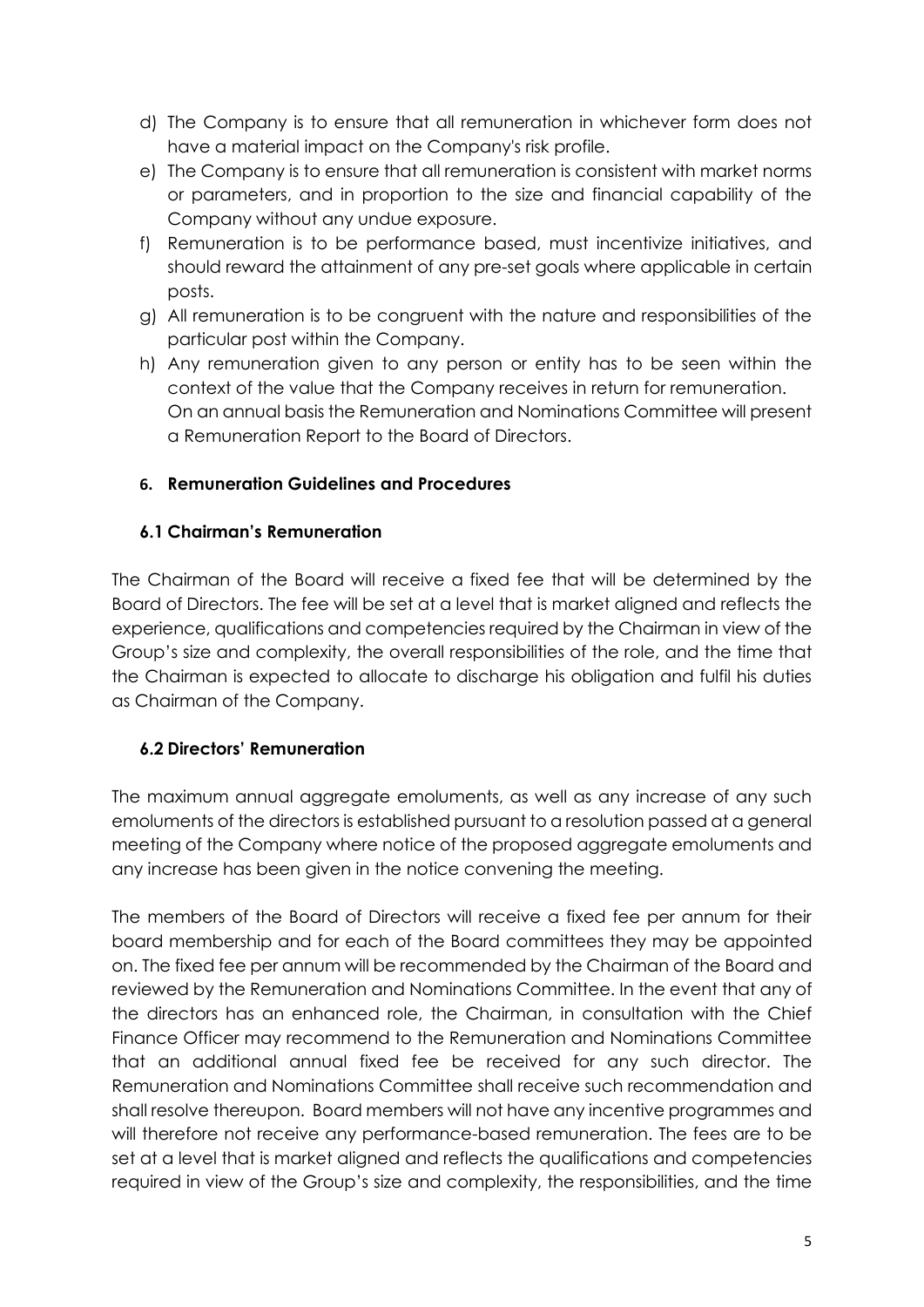that the Board members are expected to allocate to discharge their obligations as members of the Board and as members of any Board Committees where applicable. The total remuneration of the Board members will be specified in the annual report.

The duration of this arrangement with directors shall last until the subsequent Annual General Meeting.

None of the Directors, in their capacity as Directors of the Company, is entitled to profit-sharing, share options or pension benefits.

## **6.3 Chief Executive Officer**

The remuneration will be set at a level that is market-aligned and reflects the role, responsibility and competencies required for the post as well as the size of the team that the Chief Executive Officer leads.

The remuneration of the Chief Executive Officer will consist of a salary, and any performance related bonuses and any fringe benefits will be at the sole discretion of the Chairman and submitted for approval of the Remuneration and Nominations Committee.

The Chairman (directly or through the Chief Finance Officer) will forward any recommendations for any changes to the remuneration of the Chief Executive Officer for the consideration of the Remuneration and Nominations Committee which will in turn review any such request and forward any request to the Board for the Board's final approval.

## **6.4 Head / Senior Managers (Management Team)**

The remuneration of the Head / Senior Managers is to be set at a level that is marketaligned and reflects the role, responsibility and competencies required for each post as well as the size of the team that each Head / Senior Manager leads.

The remuneration of the Head / Senior Manager will consist of a salary and any performance-related bonus and / or any fringe benefits.

The remuneration of the Head / Senior Managers will be at the sole discretion of the Chairman and/or the Chief Executive Officer without the need to refer to the Remuneration and Nominations Committee or the Board of Directors subject that the remuneration does not exceed a yearly remuneration of Fifty Thousand Euros (€50,000). Any amount over this threshold will require the endorsement of the Remuneration Committee.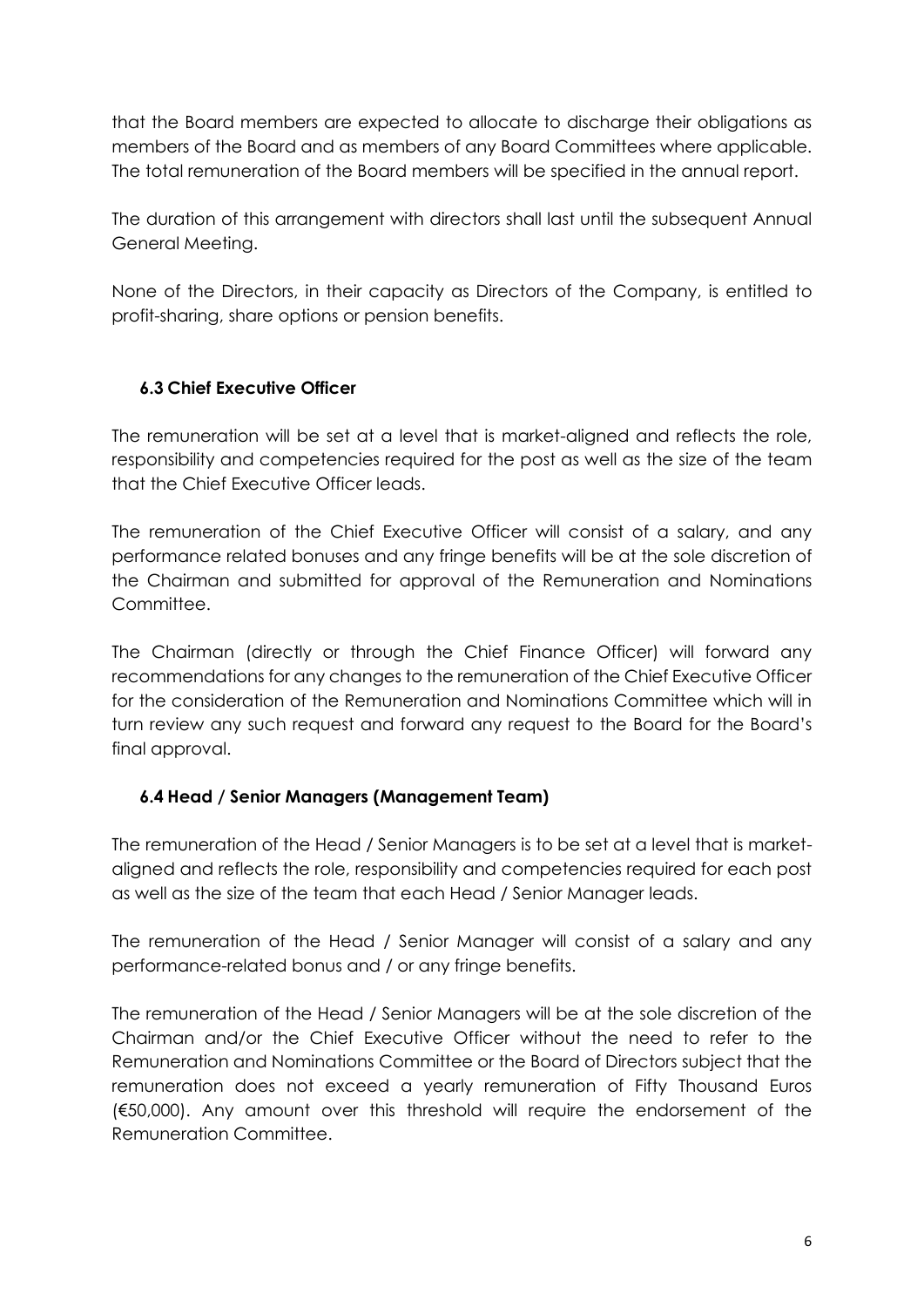# **6.5 Employees**

The remuneration of the employees will be set at a level that is market-aligned and reflects the role, responsibility and competencies required for each post as well as any progression that each employee accomplishes by way of added responsibilities and any additional professional qualifications relevant to the post that they occupy within the Company.

The remuneration of the employees will consist of a salary and might include a performance-related bonus and / or fringe benefits. The remuneration of the employees will be at the sole discretion of the Chairman and/or the Chief Executive Officer without the need to refer to the Remuneration and Nominations Committee or the Board of Directors subject that the total annual remuneration does not exceed 50,000 Euro (€50,000).

## **6.6 Intermediaries**

The Intermediaries of the Company comprise tied insurance intermediaries and independent insurance brokers.

Tied Insurance Intermediaries – These persons are self-employed and their remuneration that they receive from the Company is an allowance plus commission basis arising from the sale of any policies. The commission that the Company gives will be aligned with the market norms for the intermediation of this business.

Independent Insurance Brokers - The only remuneration that Brokers receive from the Company is the commission arising from the conclusion of Life assurance contracts. The commission that the Company gives is aligned with the market norms for the intermediation of this business.

The Remuneration and Nominations Committee will ensure that:

- the rates of commission remain competitive for the Company to attract business,
- the rates of commission do not promote any aggressive sales drives to the detriment of the clients, and,
- systems in place to ensure that that Intermediaries do not embark on short term strategies to conclude sales and create high lapses and / or non-renewals.

# **6.7 Outsource service providers**

The process of engaging and remunerating any outsource provider must comply with the Outsourcing Policy of the Company. For the purposes of this Remuneration policy: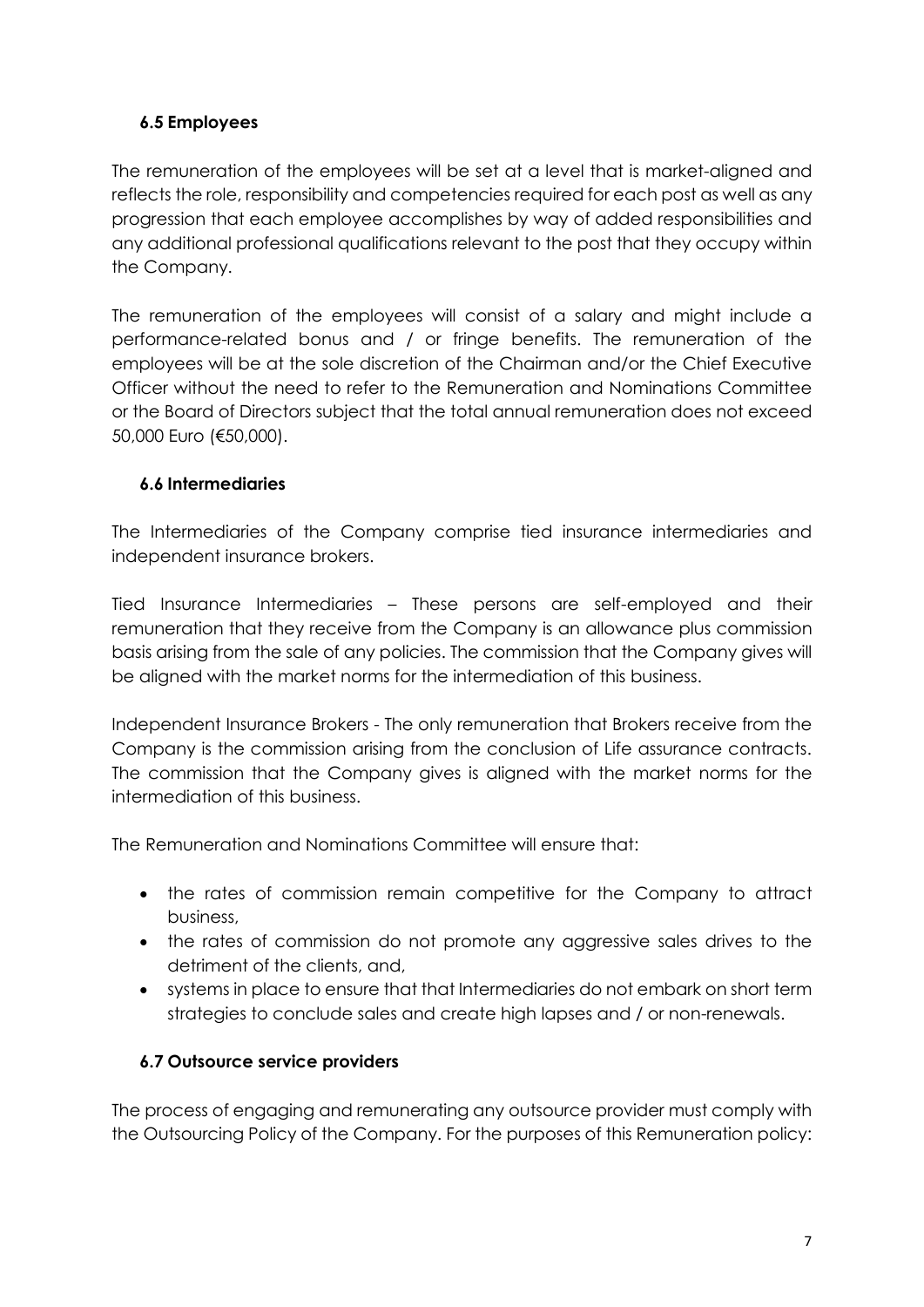- a) the Company is to ensure that any remuneration is in line with the outsourcing policy which outlines the process for selecting outsource service providers,
- b) the Company is to ensure that any remuneration to outsource service providers does not prejudice the Company in any way, and,

any remuneration to any selected outsource service provider must be initiated through the receipt of competitive bids and any remuneration must be aligned with market norms. Low remuneration can result in a poor service to the Company, and high remuneration can result in outsource service providers taking increased risks to protect their income for their service to the Company.

## **7. Bonus Declarations**

Any performance-based bonuses that may be granted must be based on:

- the Group and the Company's end of year financial results,
- the attainment of Key Performance Indicators which must be reflective of the Group's key strategic priorities,
- the result of the business unit in which the employee is employed, and,
- the individual employee's performance.

Both financial and non-financial factors shall be taken into consideration when determining the individual´s bonus, i.e. compliance with the Group´s internal guidelines and procedures.

At the end of each financial year, and based on the performance of the Company and the Group, the Chairman together with the Chief Executive Officer and the Chief Financial Officer will determine the total bonus amount that will be distributed to the Group's employees in the form of bonuses. The total bonus amount will require the endorsement of the Remuneration and Nominations Committee which will forward any recommendations to the Board for the final approval. On Board approval, the Chairman and/or the Chief Financial Officer will instruct the Human Resources Manager to implement the payment of any approved bonuses.

## **8. SFDR Disclosures**

Article 5 SFDR requires the Company to include in its Remuneration Policy, information as to how said policy is consistent with the integration of 'sustainability risks'. These are defined under the SFDR as ''*environmental, social or governance event or condition that, if it occurs, could cause an actual or potential material negative impact on the value of the investment*''. The Company must also publish information to this effect on its website.

As outlined previously, the Company has in place a Remuneration and Nominations Committee which is responsible for the ongoing development of the Company's Remuneration Policy, as well as its general oversight, implementation and yearly